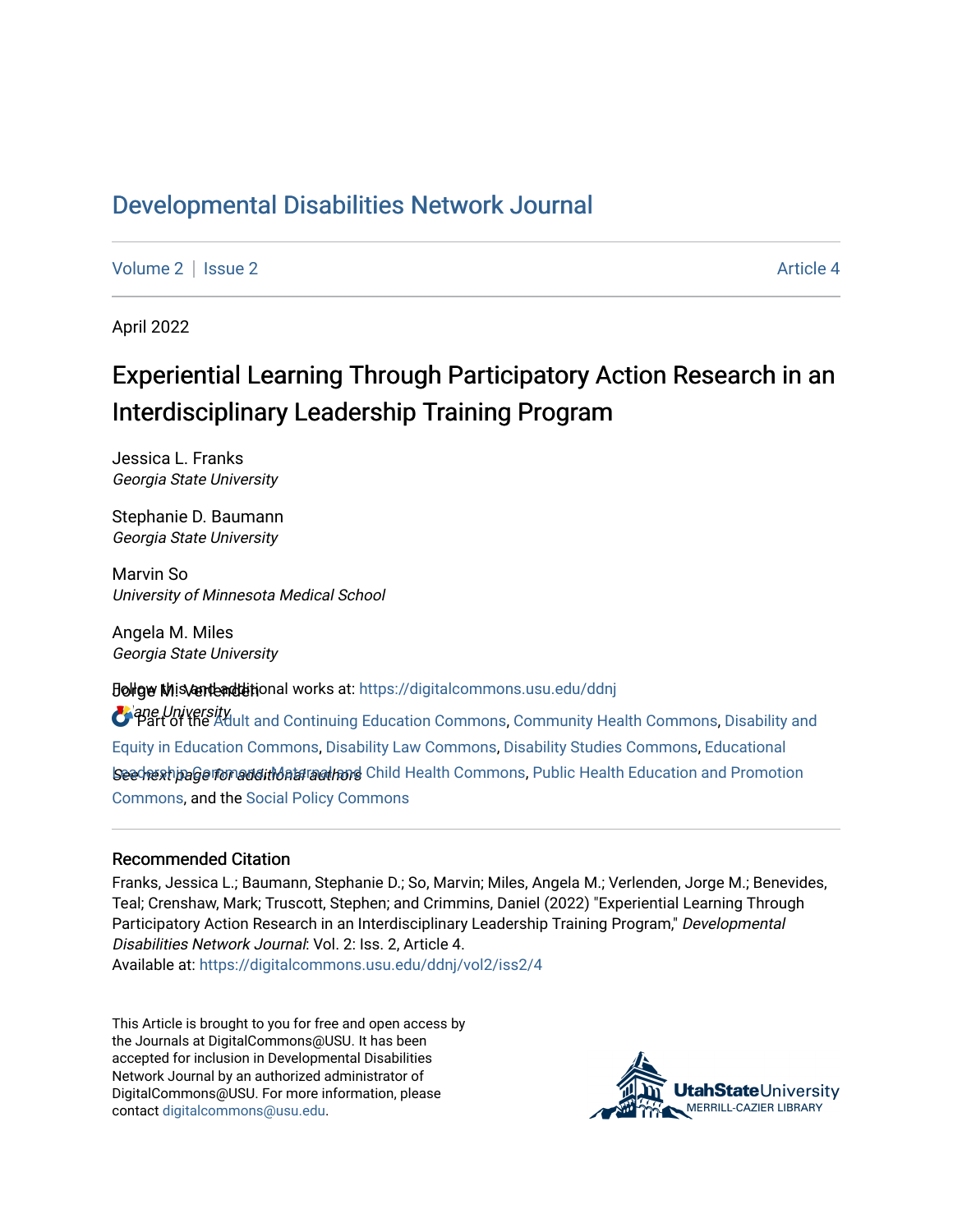## Experiential Learning Through Participatory Action Research in an Interdisciplinary Leadership Training Program

#### Cover Page Footnote

The authors gratefully acknowledge the support from the Center for Leadership in Disability at Georgia State University and the Georgia Leadership Education in Neurodevelopmental and Related Disabilities (GaLEND). The first six authors were fellows of the GaLEND 2016-2017 program, and the last three authors served as GaLEND faculty. The projects described in this manuscript engaged in preliminary work with community partners and as such, did not include any research activities with human subjects and did not require an Institutional Review Board approval.

#### Authors

Jessica L. Franks, Stephanie D. Baumann, Marvin So, Angela M. Miles, Jorge M. Verlenden, Teal Benevides, Mark Crenshaw, Stephen Truscott, and Daniel Crimmins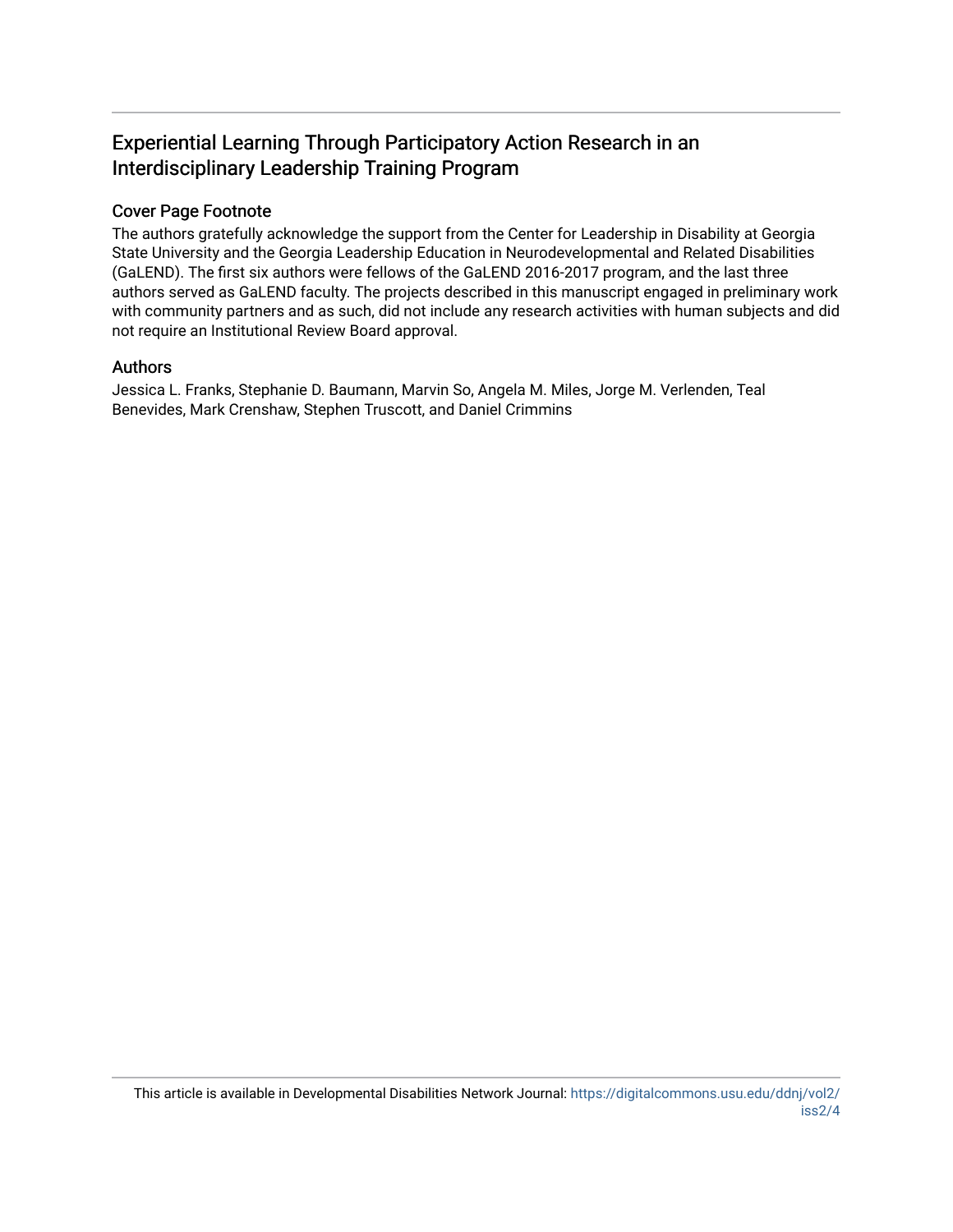# **Experiential Learning Through Participatory Action Research in an Interdisciplinary Leadership Training Program [a](#page-2-0)**

Jessica L. Franks,<sup>1</sup> Stephanie D. Baumann,<sup>1</sup> Marvin So,<sup>2</sup> Angela M. Miles,<sup>1</sup> Jorge M. Verlenden,<sup>3</sup> Teal Benevides,<sup>4</sup> Mark Crenshaw,<sup>5</sup> Stephen Truscott,<sup>1</sup> and Daniel Crimmins<sup>5</sup> <sup>1</sup>Georgia State University, Atlanta, GA<br><sup>2</sup>University of Minnesota Medical School, Minneapolis, MN <sup>3</sup>Tulane University, New Orleans, LA 4Augusta University, Augusta, GA 5GSU Center for Leadership in Disability, Atlanta, GA

#### **Abstract**

*Background: Experience in multidisciplinary collaboration among healthcare providers, leaders in public health, and educators is essential to effectively address the diverse needs of children with intellectual and developmental disabilities (I/DD) and their families.*

*Purpose: We describe three participatory action research (PAR) projects from an interdisciplinary training program, which used experiential learning to enhance leadership competencies and promote inclusive services. Trainees report their leadership growth as providers and advocates for children with I/DD using experiential learning through PAR.*

*Approach: Trainees discuss their engagement with organizations serving children with I/DD and ways that experiential learning supported leadership skill development, commitment to inclusive person- and family-centered practices, and contributions to disability advocacy and support programs.* 

*Conclusion: PAR is a beneficial experiential learning approach to foster interdisciplinary collaboration through inclusive community engagement. Related training programs may adopt a similar approach to build leadership skills among professionals in health care, public health, and education, and promote optimal health outcomes for children with I/DD.*

#### **Plain Language Summary**

*In this article, we describe three research projects that used a method called experiential learning to improve leadership skills and program care for children with intellectual and developmental* 

<span id="page-2-0"></span>The authors gratefully acknowledge support from the Center for Leadership in Disability at Georgia State University and the Georgia Leadership Education in Neurodevelopmental and Related Disabilities (GaLEND). The first six authors were fellows of the GaLEND 2016-2017 program, and the last three authors served as GaLEND faculty. The projects described in this manuscript engaged in preliminary work with community partners and as such, did not include any research activities with human subjects and did not require an Institutional Review Board approval.

Correspondence concerning this article should be addressed to Jessica Franks, School of Public Health, Georgia State University, 140 Decatur St. SE, Atlanta, GA 30303. Email: jfranks3@student.gsu.edu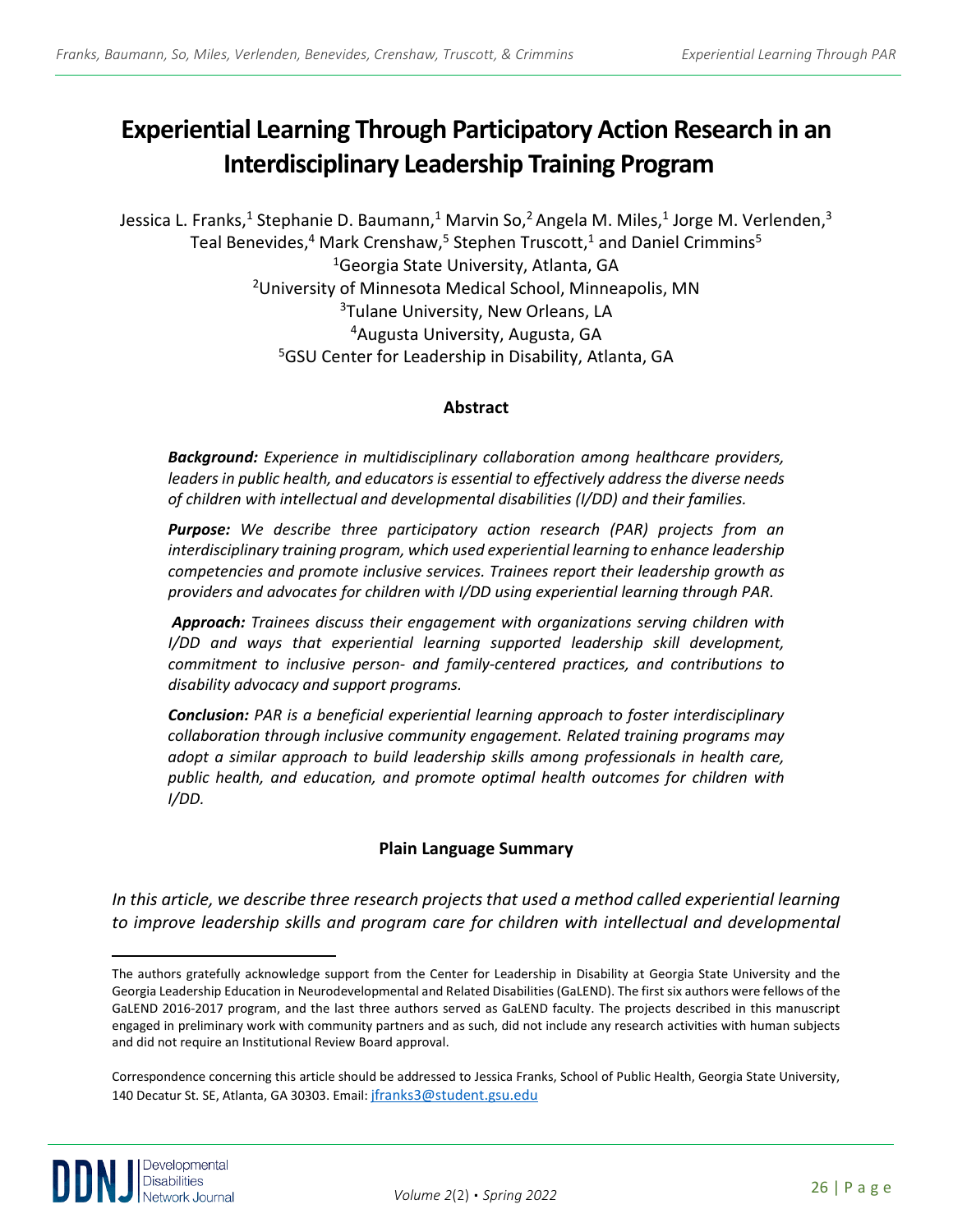*disabilities (I/DD) and their families. We find that when healthcare providers, public health leaders, and educators work together in this way, it can lead to positive health outcomes for children with I/DD.*

#### **Background**

Children represent nearly one quarter of the U.S. population, and approximately one in six has an intellectual or developmental disability (I/DD) or developmental delays (Child and Adolescent Health Measurement Initiative, 2018; U.S. Department of Health and Human Services [HHS], 2015; Zablotsky et al., 2019). In accord with the joint position statement of the American Association on Intellectual and Developmental Disabilities (AAIDD) and the Arc, authors define I/DD as individuals with intellectual disabilities and/or developmental disabilities, which includes disabilities that may be intellectual, physical, or both (AAIDD, The Arc of the United States, 2016). Effective programming and evidence-informed advocacy are essential to promoting optimal health outcomes for children with I/DD who experience multiple challenges and persistent disparities in accessing quality healthcare and support services (Halfon et al., 2012). Community, state, and federal organizations exist to address the diverse needs of children with I/DD and their families, yet these organizations generally have specific foci and may not be designed to form the effective partnerships needed to optimally address needs (Margolis et al., 2013; McGrath et al., 2019). Training future care providers, public health leaders, and advocates could focus on essential interdisciplinary communication, negotiation, and conflict resolution skills, but seldom does (Clarke & Cilenti, 2018; Kavanagh et al., 2015). Likewise, training that includes collaborating with community stakeholders and working on interdisciplinary teams within various healthcare and government systems could be beneficial but is seldom provided (Margolis et al., 2013).

This article offers perspectives for educators to understand the benefits of participatory action research (PAR) in an interdisciplinary context and presents ways that PAR could be included in training programs to encourage future leaders and providers to understand the needs and barriers of populations from within the group itself and work collaboratively towards supporting inclusive services and positive change. We describe three PAR projects from an interdisciplinary training program, Leadership Education in Neurodevelopmental and Related Disabilities (LEND), at Georgia State University, which used experiential learning to enhance leadership competencies and advance local disability advocacy and support programs. Participating LEND trainees report the influence and perceived impact of experiential learning through PAR on supporting their leadership growth.

#### **Participatory Action Research as Experiential Learning Tool**

In order to prepare future professionals for effective interdisciplinary work, it is important for training programs to allow students to be active partners in the learning process through experiential learning. As a framework, experiential learning theory includes opportunities for experience and practice, reflection, conceptualization, and experimentation (Kolb, 1984). Experiential learning theory has been used as a framework within interdisciplinary training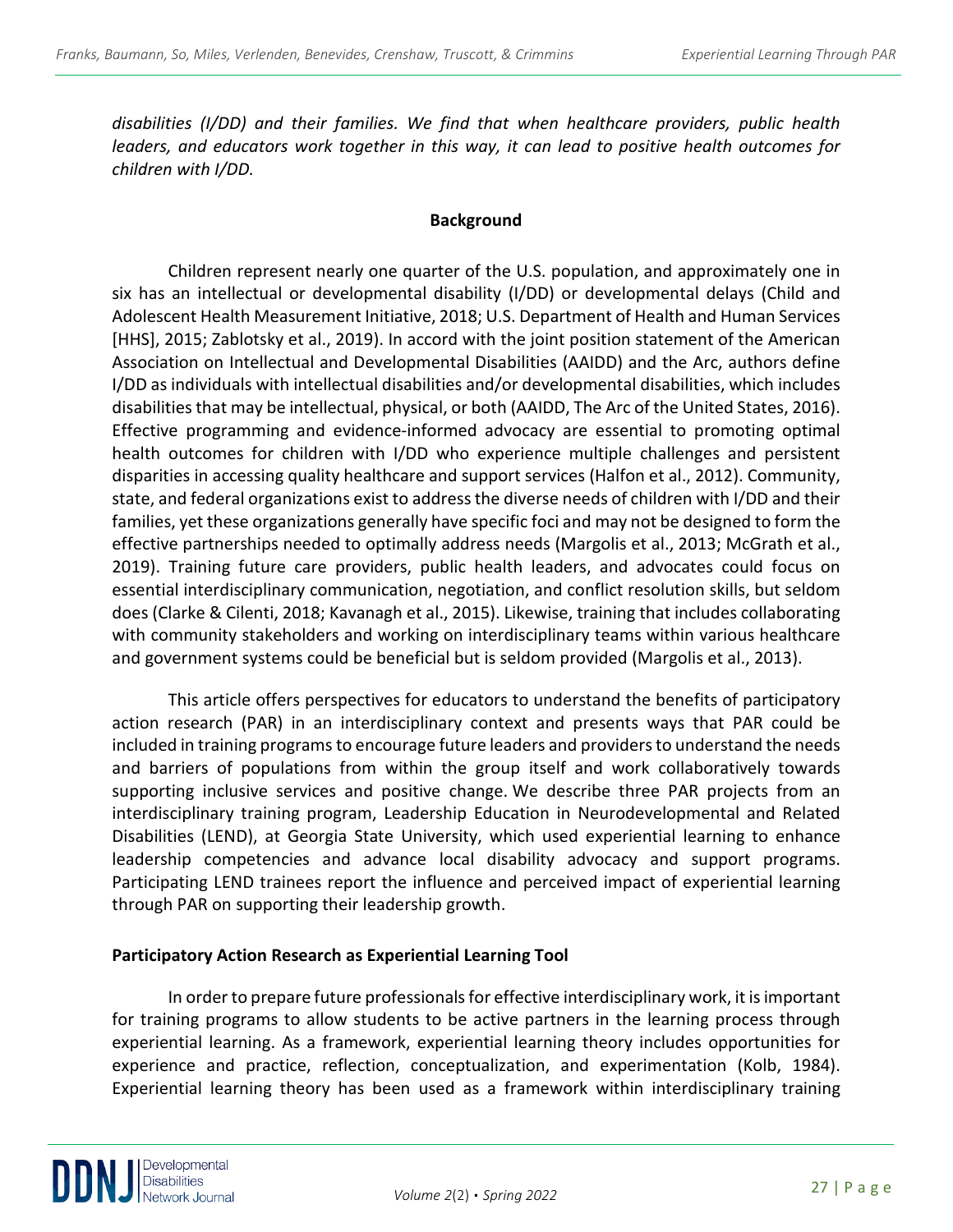programs to support activities such as simulation-based learning (Poore et al., 2014; Stocker et al., 2014). However, there is limited examination of ways in which community-engaged research projects can be included in an experiential learning theory framework for an interdisciplinary training program, such as through PAR.

PAR is a continuous and integrative set of processes and principles designed to foster meaningful collaboration between researchers, community members, and organizations as they address contextually relevant problems and provide support and advocacy for change (Greenwood et al., 1993; Kidd & Kral, 2005; McTaggart, 1997). PAR has been employed in the healthcare, public health, and education fields to engage stakeholders as they assess healthrelated needs and develop feasible, culturally relevant, and effective responses (Akintobi et al., 2014; Rodgers et al., 2014). In PAR projects, contextual relevance is enhanced by soliciting and valuing the views and experiences of all participants, especially community members, throughout the inclusive PAR knowledge acquisition, translation, and dissemination processes (Dudgeon et al., 2017). Although PAR is fundamentally centered around research, education, and action, it differs substantially from traditional research in the manner in which it facilitates action or change to address the identified needs, as continuous engagement and collaborative communication require additional expertise beyond traditional research skills (Dudgeon et al., 2017). Facilitating change requires future professionals to engage in both personal and professional self-reflection as they examine the interface of their chosen profession and community needs (Baum et al., 2006). This process is similar for researchers engaged in PAR. As such, PAR can be a way for future professionals to gain direct experience with community engagement, advocacy, and inclusive, person- and community-centered practice, while also allowing learners to reflect on their own experiences to foster professional growth.

In combination with the experiential learning theory framework, PAR can be employed as an experiential learning tool to develop leadership skills using the mechanisms of selfdetermination theory (SDT), which is a well-developed approach for the study of the relationships between intrinsic/extrinsic motivation and cognitive/social development (Niemiec & Ryan, 2009; Ryan & Deci, 2000). Essentially, SDT seeks to enhance intrinsic motivation by facilitating human interactions that meet the core psychological needs of competence, relatedness, and autonomy (Ryan & Deci, 2000). In SDT, people are at their most satisfied, productive, and intrinsically motivated when they engage in tasks that are challenging but achievable (competence), work with others toward a valued goal (relatedness), and have the agency to make meaningful choices (autonomy). PAR projects can provide the means to both engage interdisciplinary leaders in such activities themselves and learn to lead others using the principles of SDT. Consequently, SDT builds upon individual competencies and expertise to support leadership growth (Truscott et al., 2012), which is similar to what McTaggart (1997) called the "self-reflective spiral," wherein PAR requires sequences of reflecting, planning, engaging, and observing leading to personal and organizational growth. As such, including PAR projects in healthcare, public health, and education leadership training programs can provide an evidence-based method to engage trainees in processes that support change by considering the needs, barriers, and contexts of children with I/DD and their families.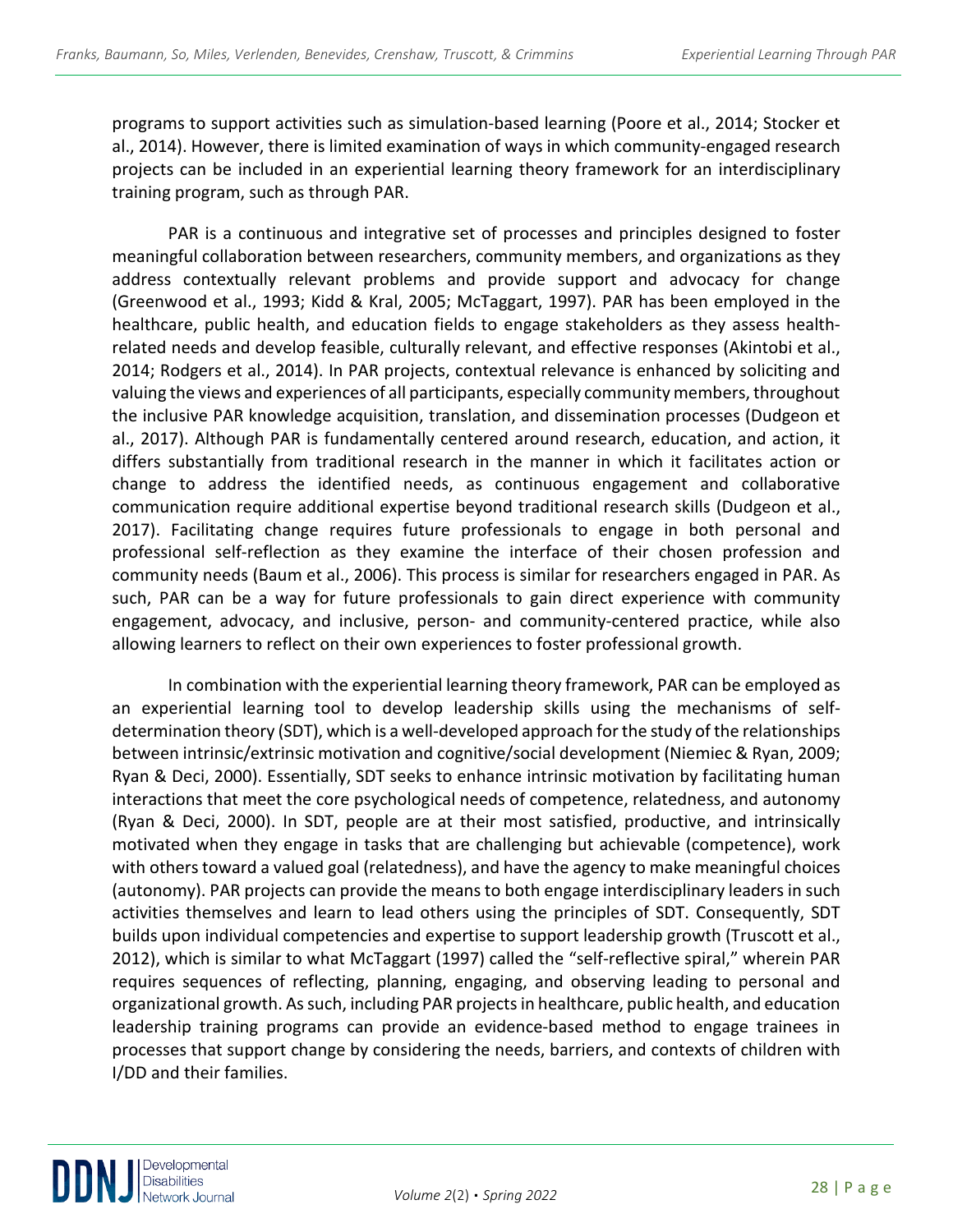#### **Participatory Action Research and Georgia LEND**

To promote optimal health outcomes for children with I/DD and their families, the Maternal and Child Health Bureau funds programs that provide developing leaders with tools and training to strengthen infrastructure and effectively address systemic challenges of children and families (Clarke & Cilenti, 2018). LEND programs are one example. LEND is an interdisciplinary, graduate-level leadership training program designed to develop future leaders with the skills to improve systems of care for children and adolescents with, or at risk for, neurodevelopmental and related disorders (Health Resources and Services Administration, n.d.). There are currently 52 LEND programs across the country, each using a unique approach to develop clinical competence and leadership skills in research, teaching/training, and policy/advocacy (Association of University Centers on Disabilities, 2011; Leff et al., 2014). LEND programs encompass faculty members and trainees from a range of health and disability-serving disciplines, and often include individuals who identify as having a disability and/or their family members.

Like most LEND programs, Georgia LEND (GaLEND) trainees participate in didactic and experiential coursework on neurodevelopmental disabilities, systems of care, and leadership. They also participate in a longitudinal, team-based PAR project. This PAR component was developed to provide trainees with hands-on experience in identified maternal and child health leadership competencies of communication, negotiation and conflict resolution, interdisciplinary/interprofessional team building, and working in and promoting inclusive systems and communities (HHS, 2018). Following the highly collaborative nature of GaLEND and the PAR approach, 2016-2017 PAR project participants also included post-doctoral fellows from the Morehouse School of Medicine's Satcher Health Leadership Institute and public health students from Emory University's Rollins School of Public Health in addition to LEND trainees. Consistent with experiential learning theory and SDT, the PAR component of GaLEND training provided opportunities for trainees to work collaboratively. Trainees worked within their competency range but also practiced skills that enhanced their capabilities. By forming interdisciplinary teams of professionals, self-advocates, and family advocates, GaLEND trainees were able to integrate more meaningfully into partnerships with each organization. This unique aspect was built into the GaLEND projects, which added value to trainees' experiential learning and enabled them to operationalize SDT more thoroughly throughout the PAR process. SDT's intrinsically motivated outcomes provide a critical platform for learning (Niemiec & Ryan, 2009). Accordingly, trainees predominantly focused on the educational outcomes of the process (i.e., maternal child health leadership competencies and PAR as a process for growth) alongside the research and action components of PAR.

GaLEND faculty aimed to create opportunities for trainees to contribute to broader PAR initiatives through time-limited participatory projects designed to be completed within the LEND training cycle. As such, trainees engaged in a streamlined PAR adaptation (as full PAR projects are often multi-year initiatives). Trainees exercised some autonomy in deciding which project to join and in using their unique interests and skills on the team project. Although the PAR projects were consistent with SDT, trainees were initially unaware of the intended theory of change. The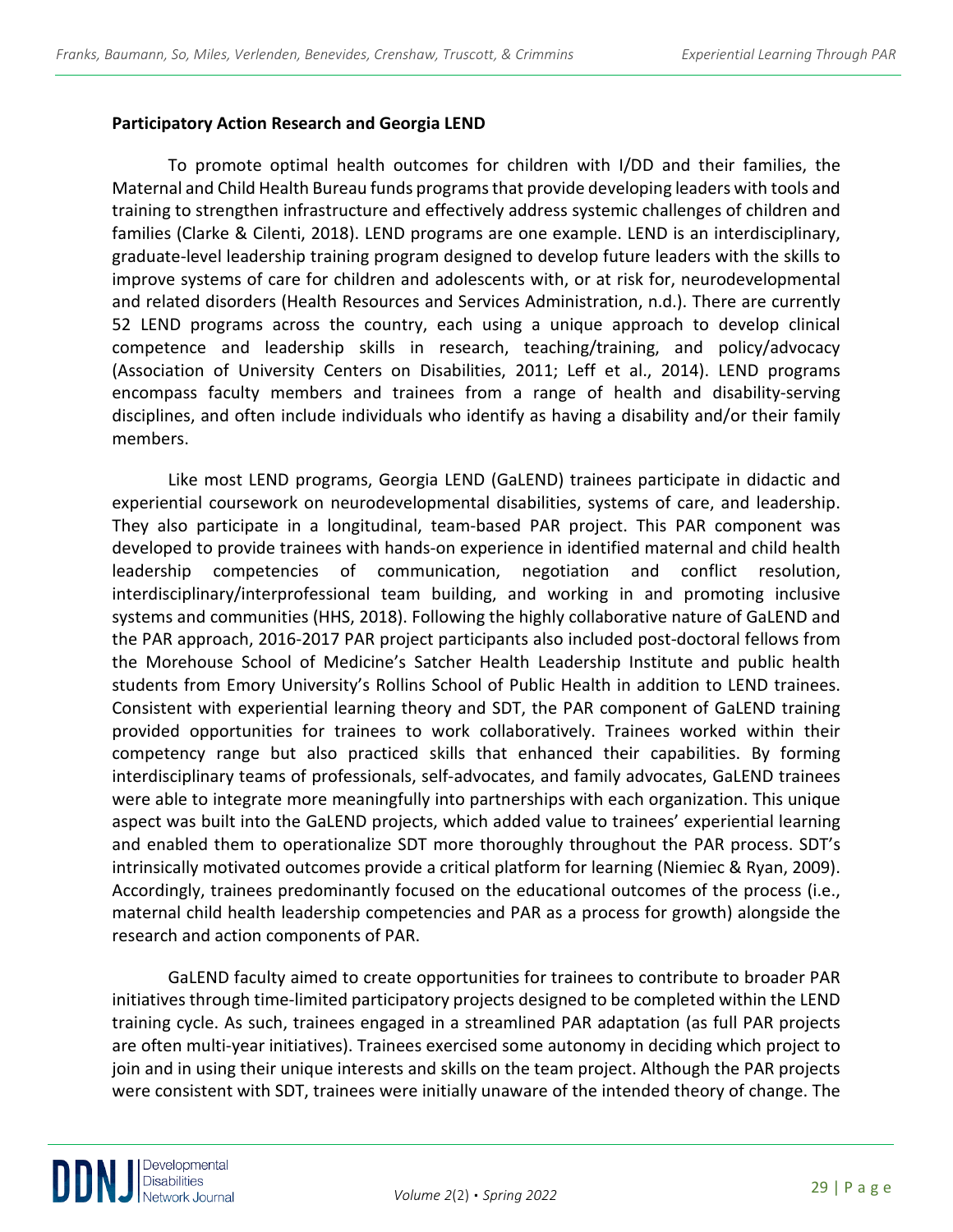core value of the PAR process lies less in a theory of change, and more in the opportunities for real-time experience working with community partners, which ultimately required trainees to improve their skills in communication, negotiation and conflict resolution, interdisciplinary/ interprofessional team building, and working in systems and communities.

#### **Approach**

This paper illustrates the impact of selected PAR projects implemented by GaLEND trainees and describes trainees' perceptions of how participation on those projects promoted growth in specific maternal child health leadership competencies. Each case presentation describes the process of community engagement, highlights trainee experiences, and reflects on PAR as a process for promoting inclusion and integrating the vision of community organizations in the context of limited resources. Perceived trainee leadership growth will be discussed in light of experiential learning theory and SDT and provide preliminary information of perceived competencies for future investigations and future leaders.

#### **Case Presentations**

The three projects described below are representative, but not exhaustive, examples of GaLEND PAR projects. Each was implemented in collaboration with either a nonprofit healthcare organization serving individuals with I/DD (Projects 1 and 2) or a state health department (Project 3). Each project resulted in improved skills in leadership, conflict and resolution, interdisciplinary team building, and communication among trainees, as well as positive outcomes for community members. Throughout each project, trainees were required to think critically about the needs of families, consider cultural responsiveness, and focus on the intentional and inclusive nature of family-professional partnerships required for successful implementation. These projects engaged in preliminary work with community partners and as such, did not include any research activities with human subjects and did not require an Institutional Review Board approval.

#### *Project 1*

Trainees collaborated with a healthcare organization that served the medical needs of individuals with I/DD and aimed to (1) evaluate the evidence for fitness and nutrition interventions to reduce obesity in adults with I/DD, and (2) implement and evaluate the impact of three pilot workshops developed by trainees and organizational staff. Project outcomes featured reproducible workshops that resulted in 100% attendance by agency patients and their caregivers. Post-workshop outcomes indicated that attendees increased knowledge and skills to make responsible health and wellness decisions and planned to continue making healthy decisions in the future. Anecdotal reports from patients, staff, and patients' caregivers indicated that attendees were more aware of their food and beverage choices. The facilitation of the workshops encouraged internal coordination among the trainee group, as well as external collaboration with the healthcare organization. Implementing the workshops in an inclusive and culturally appropriate manner enabled the trainees to meaningfully engage the community members and offered opportunities to reflect on their experience between each workshop.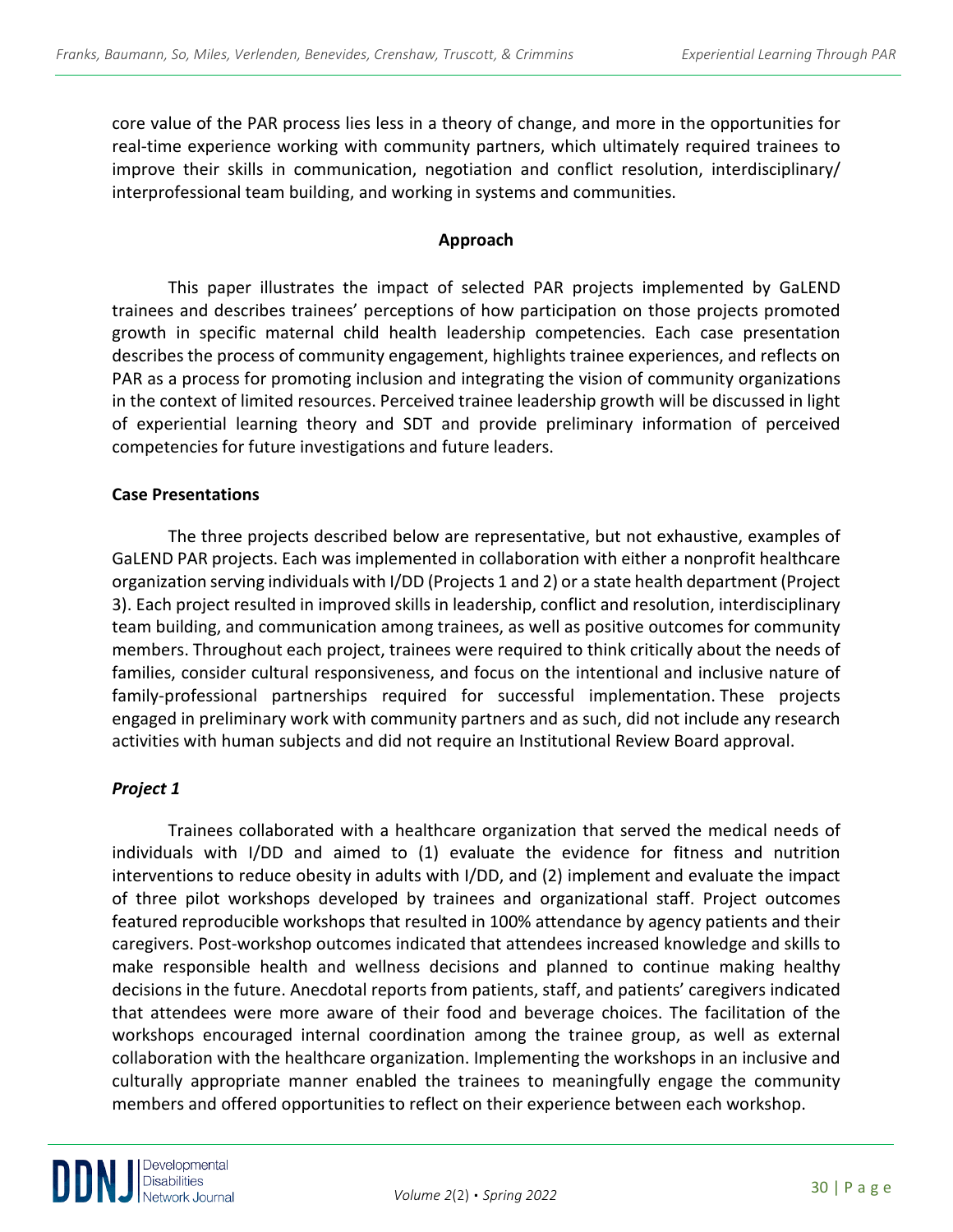### *Project 2*

Trainees collaborated with a healthcare organization to assess the broad network of services provided to individuals with I/DD transitioning from pediatric to adult care, and identify improvement areas in their direct healthcare provision. Over the course of the project, trainees communicated with the organization's leadership and stakeholders to (1) evaluate literature on the current state of practice for adults with I/DD, (2) participate in clinical observations, (3) develop and pilot a protocol for stakeholder focus groups, and (4) develop a client satisfaction survey. This work highlighted the importance of inclusive, person-centered care and identified challenges experienced by individuals with I/DD and families. Trainees observed evidence-based practices to support inclusive, person-centered health care delivery (e.g., fluid communication among providers, patients, and parents; transparent billing practices; and comprehensive care plans established in real time), and identified needs to improve access to quality care for individuals with I/DD, include the patient in care planning, and enhance patient and family autonomy while administering care tailored to the patient's needs (i.e., supported decision making). The activities involved in this PAR project provided a comprehensive experience for trainees to practice and advance their communication and advocacy skills and reflect on their experiences at different points throughout the project timeline.

### *Project 3*

Trainees worked directly with a state health department to conduct a needs assessment for the implementation of audiology telehealth services (i.e., tele-audiology) for children with hearing loss living in rural areas. To conduct their research, trainees (1) conducted a comprehensive literature review of implementation barriers and successful practices for telehealth and tele-audiology in rural areas; (2) interviewed stakeholders from an early childhood hearing screening program, statewide telehealth program, nonprofit rural emergency medical technician program, and newborn hearing screening services to gather information about program experiences, barriers and successes, current project status, previous evaluations, and lessons learned about implementing telehealth protocols; and (3) created educational materials and surveys for medical and public health facilities. Project outcomes included a presentation of telehealth best practices to the state health department to inform next steps and connect with additional community stakeholders. Additionally, trainees created educational fliers describing the tele-audiology process to present to families, and created family and provider surveys to collect feedback on future tele-audiology services. In working collaboratively with the state health department, trainees were able to practice communication skills by directly interacting with community stakeholders and reflecting on community needs. The creation of materials also allowed trainees to participate in the process of survey creation and practice inclusive, personand community-centered engagement.

#### **Findings**

After completion of the PAR projects, the authors invited GaLEND trainees to reflect on

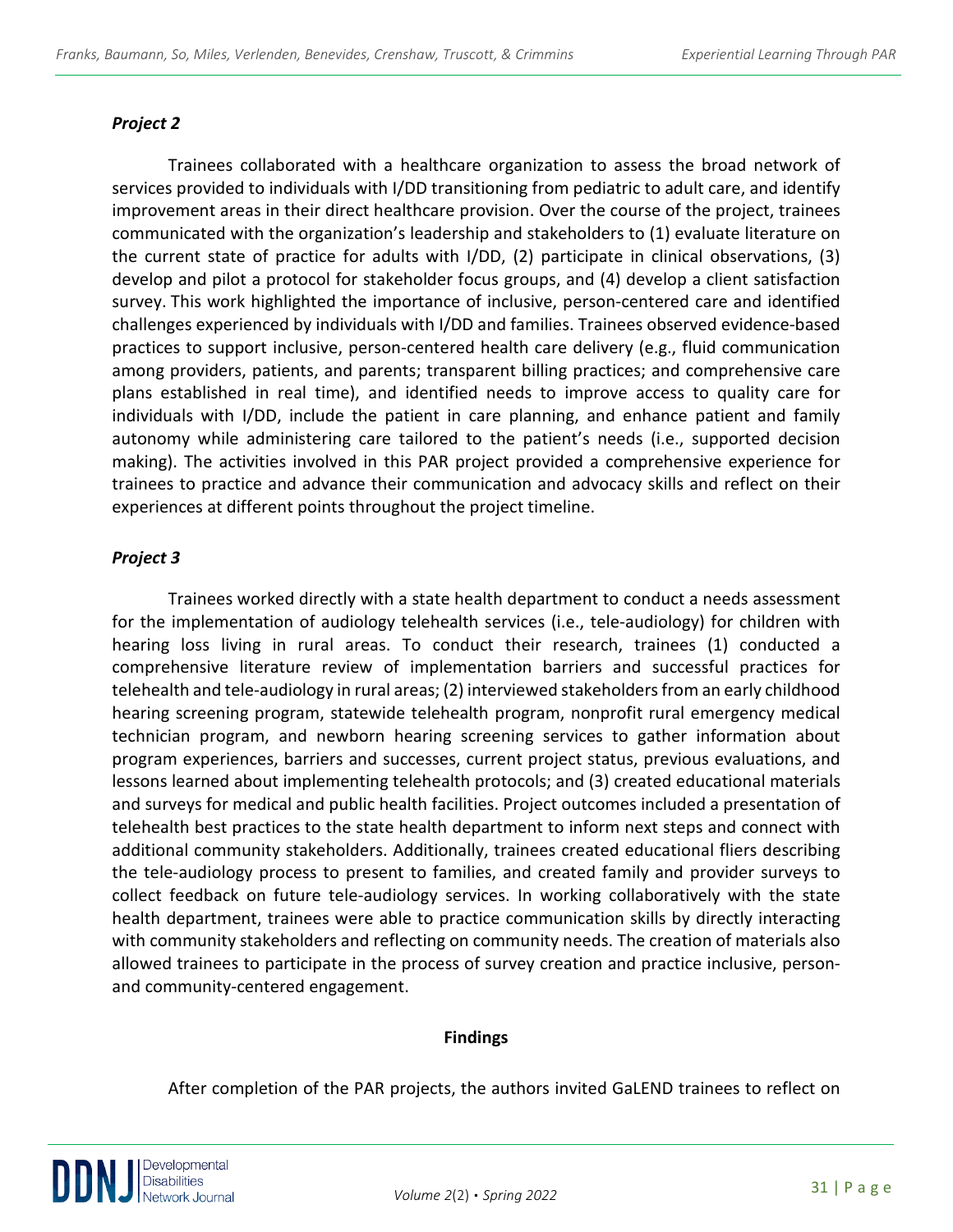their experiential learning in both group discussions and an individual survey of their perceptions of the PAR project's impact on their leadership competencies. In combination with a greater overall understanding of inclusive, patient-centered approaches for individuals with I/DD, trainees reflected on the influence of their PAR project involvement on specific leadership competencies, including communication, negotiation and conflict resolution, and interdisciplinary team building (Maternal and Child Health Leadership Competencies, HHS, 2018). The leadership competencies commonly mentioned by trainees as areas where they experienced personal and professional growth included skills in negotiation and conflict resolution, interdisciplinary team building, communication, and family-centered care. Respondents commented that although developing leadership competencies was not an explicit PAR project goal, the skills were required indirectly and supported by the GaLEND faculty through reflective discussions. Trainees also reported perceived growth and increased competence in areas of professionalism, cultural responsiveness, interdisciplinary team building, and working with communities and systems. Overall, trainees reported greater awareness and value of patient inclusion in all aspects of healthcare planning and inclusive decision-making as an outcome of participation in the PAR projects.

#### **Discussion**

Although the PAR projects presented many opportunities to learn, they also presented challenges. Implementation challenges arose in areas such as establishing and maintaining communication with multiple and varied stakeholders, differences in timeline expectations between community partner and trainees, and decision-making related to focus groups implementation. Meeting the challenges required trainees to develop problem-solving, negotiation and conflict resolution, and priority-setting skills as they resolved differences with stakeholders, which also attributed to PAR as a positive experiential learning tool. GaLEND faculty mentors supported trainee skill-building via coaching and guidance on communication and negotiation, resulting in improved engagement with stakeholders and interdisciplinary collaboration among trainees.

Findings from the case studies presented herein complement and extend knowledge gained from previous studies on PAR efforts within healthcare, public health, and education leadership training programs. Vargas et al. (2012) indicated the value of community engagement processes that foster leadership skills for clinicians in training and advocacy skills for families. Recent evaluations of similar leadership training programming indicate that participants continue to demonstrate interdisciplinary leadership in settings serving communities that have been marginalized following their training (Kavanagh et al., 2015), and that LEND participants develop inclusive, family-centered care attitudes, skills, and principles (Keisling et al., 2017). Similarly, findings from the survey indicated that trainees reported growth in the areas of negotiation and conflict resolution, interdisciplinary team building, communication, and family-centered care skills directly related to the core psychological needs described in SDT. PAR supported leadership growth in trainees by building skills, knowledge, and relatedness while working in interdisciplinary teams, as well as practicing autonomy in their work as leaders. The collaborative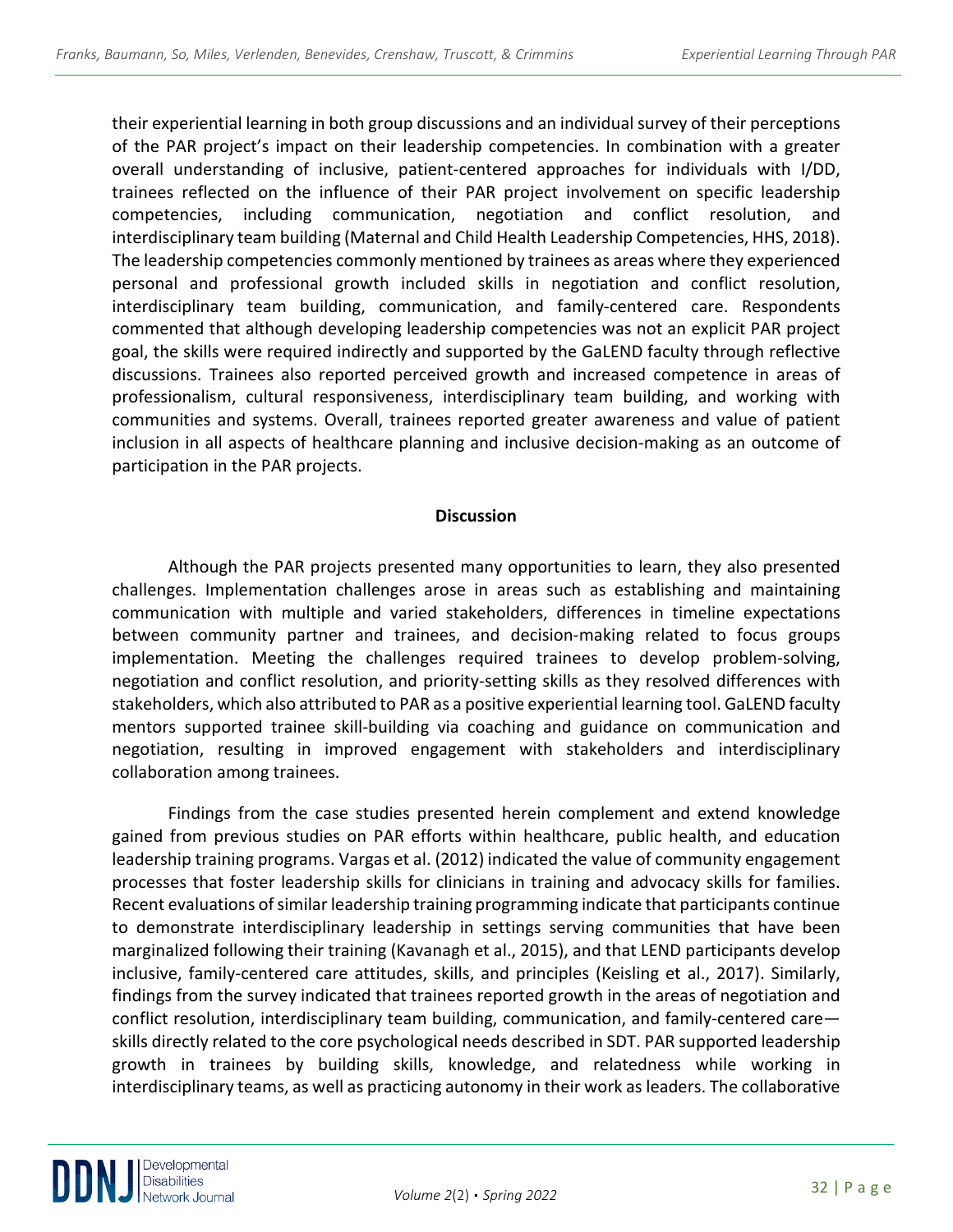work environment provided a valuable opportunity for trainees to gain experience implementing inclusive leadership practices, expanding advocacy skills, and highlighting the impact of the I/DD network in community-based settings.

#### **Implications for Practice**

Consistent with a growing consensus on the need for inclusive, family-centered systems to serve children with I/DD and their families, future professionals require knowledge and experience in leadership qualities that enhance such systems. PAR's guiding principles and collaborative nature offer a promising approach to teach professional skills and promote inclusion in professional and community-based settings. Trainees perceived that participation in PAR projects contributed to the overall effectiveness of the GaLEND experience. GaLEND faculty members facilitated that effectiveness by defining, discussing, and reflecting on individual and collective leadership development during the process. The PAR projects supported GaLEND program goals by ensuring their relevance to participant needs (i.e., patients and caregivers, organizational staff, community partners). Each PAR group had opportunities to build leadership competencies through the experiential process, including negation and conflict resolution skills, interdisciplinary team-building skills, communication skills, and family-centered care skills.

These results parallel evaluations of other LEND and healthcare, public health, and education leadership programs with similar projects for trainees (Humphreys et al., 2015). Likewise, application of SDT in leadership training enhanced trainee opportunities for leadership growth specific to the needs of each individual via self-direction and self-reflection inherent in the PAR process. Self-assessment of growth in domains of leadership competency strengthened the reflective process. Collectively, the PAR experience will extend the reach of the LEND experience and trainee interactions with future communities of practice, public health systems, and policies.

#### **Conclusion**

Future health and human service professionals play a critical role in supporting the health and well-being of children with I/DD and their families. Collective efforts, as expressed in PAR, offer the best opportunities for individual providers and organizations to identify needs, perspectives, models of service delivery, and best practices that foster inclusion of individuals with I/DD within their communities. PAR offers applied research opportunities to develop trainee leadership competencies while also providing rich and meaningful experiences from inclusive, person- and family-centered approaches to care provision and research. The GaLEND case examples highlight the importance of mentored experiences with community organizations and the value of integrating individuals with I/DD and family advocates into the interdisciplinary teams. PAR can serve as a model for similar LEND programs to develop future leaders who are able to work collaboratively and inclusively with individuals with I/DD and community stakeholders.

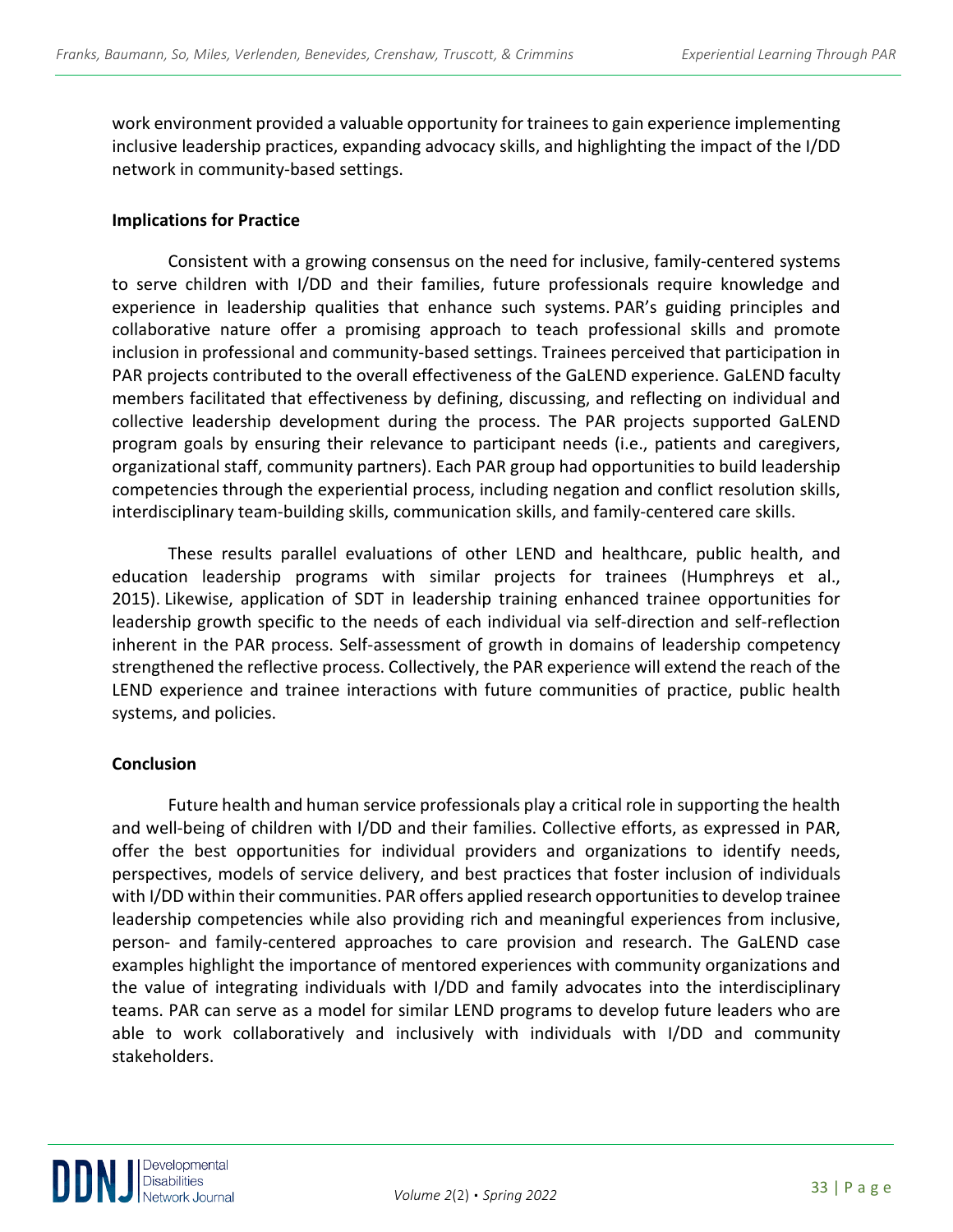#### **References**

- Akintobi, T. H., Dawood, N., & Blumenthal, D. S. (2014). An academic-public health department partnership for education, research, practice, and governance. *Journal of Public Health Management and Practice*, *20*(3), 310–314.<https://doi.org/10.1097/PHH.0b013e31829dc256>
- American Association on Intellectual and Developmental Disabilities, The Arc of the United States. (2016). *Addressing the causes and effects of intellectual and developmental disabilities*. American Association on Intellectual and Developmental Disabilities. [https://www.aaidd.org/news](https://www.aaidd.org/news-policy/policy/position-statements/addressing-the-causes-and-effects-of-intellectual-and-developmental-disabilities)[policy/policy/position-statements/addressing-the-causes-and-effects-of-intellectual-and](https://www.aaidd.org/news-policy/policy/position-statements/addressing-the-causes-and-effects-of-intellectual-and-developmental-disabilities)[developmental-disabilities](https://www.aaidd.org/news-policy/policy/position-statements/addressing-the-causes-and-effects-of-intellectual-and-developmental-disabilities)
- Association of University Centers on Disabilities. (2011). *About LEND*. Silver Spring, MD. <https://www.aucd.org/template/page.cfm?id=473>
- Baum, F., MacDougall, C., & Smith, D. (2006). Participatory action research. *Journal of Epidemiology and Community Health*, *60*(10), 854–857.<https://doi.org/10.1136/jech.2004.028662>
- Child and Adolescent Health Measurement Initiative. (2018). NSCH 2016: Children who have special health care needs (CSHCN)[. https://www.childhealthdata.org/old-\(pre-july-2018\)/learn/NS-CSHCN](https://www.childhealthdata.org/old-(pre-july-2018)/learn/NS-CSHCN)
- Clarke, A. N., & Cilenti, D. (2018). Developing collaborative maternal and child health leaders: A descriptive study of the National Maternal and Child Health Workforce Development Center. *Maternal and Child Health Journal*, *22*(1), 17–23.<https://doi.org/10.1007/s10995-017-2399-4>
- Dudgeon, P., Scrine, C., Cox, A., & Walker, R. (2017). Facilitating empowerment and self-determination through participatory action research. *International Journal of Qualitative Methods*, *16*(1), 1-11. <https://doi.org/10.1177/1609406917699515>
- Greenwood, D. J., Whyte, W. F., & Harkavy, I. (1993). Participatory action research as a process and as a goal. *Human Relations*, *46*(2), 175–192.<https://doi.org/10.1177/001872679304600203>
- Halfon, N., Houtrow, A., Larson, K., & Newacheck, P. W. (2012). The changing landscape of disability in childhood welcome to Project MUSE Connect with Project MUSE. *The Future of Children*, *22*, 3–5. <https://doi.org/10.2307/41475645>
- Health Resources & Services Administration. (n.d.). *Leadership Education in Neurodevelopmental and Other Related Disabilities (LEND)*.<https://www.hrsa.gov/grants/find-funding/hrsa-21-041>
- Humphreys, B. P., Couse, L. J., Sonnenmeier, R. M., Kurtz, A., Russell, S. M., & Antal, P. (2015). Transforming LEND Leadership training curriculum through the Maternal and Child Health Leadership competencies. *Maternal and Child Health Journal*, *19*(2), 300–307. [https://doi.org/](https://doi.org/%2010.1007/s10995-014-1587-8)  [10.1007/s10995-014-1587-8](https://doi.org/%2010.1007/s10995-014-1587-8)
- Kavanagh, L., Menser, M., Pooler, J., Mathis, S., & Ramos, L. R. (2015). The MCH Training Program: Developing MCH Leaders that are equipped for the changing health care landscape. *Maternal and Child Health Journal*, *19*(2), 257–264.<https://doi.org/10.1007/s10995-014-1574-0>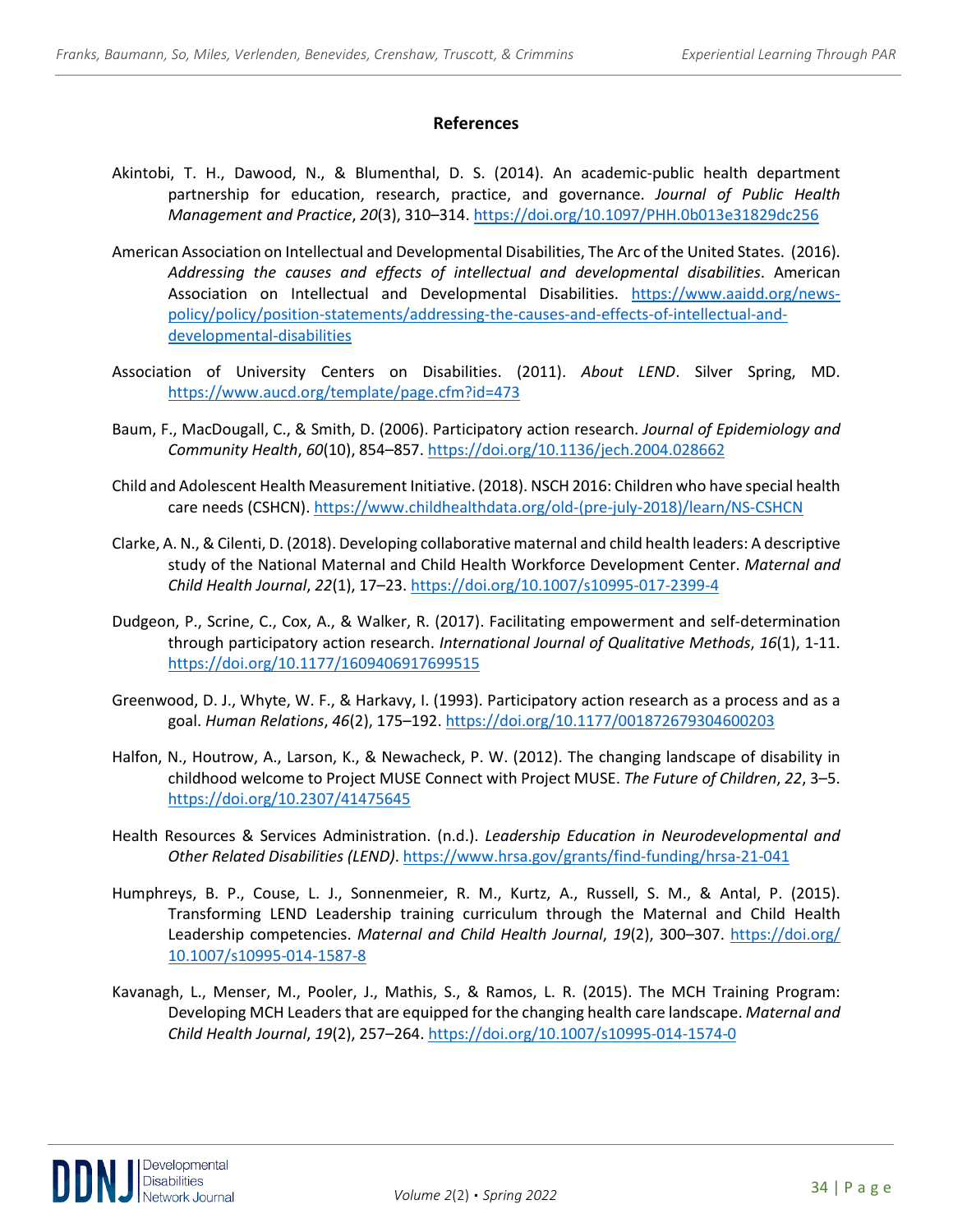- Keisling, B. L., Bishop, E. A., & Roth, J. M. (2017). Integrating family as a discipline by providing parent led curricula: Impact on LEND trainees' leadership competency. *Maternal and Child Health Journal*, *21*(5), 1185–1193.<https://doi.org/10.1007/s10995-016-2217-4>
- Kidd, S. A., & Kral, M. J. (2005). Practicing participatory action research. *Journal of Counseling Psychology*, *52*(2), 187–195.<https://doi.org/10.1037/0022-0167.52.2.187>
- Kolb, D. A. (1984). *Experiential Learning: Experience as the source of learning and development.* Prentice-Hall, Inc.
- Leff, S. S., Baum, K. T., Bevans, K. B., & Blum, N. J. (2014). Development, validation, and utility of an instrument to assess core competencies in the Leadership Education in Neurodevelopmental and Related Disabilities (LEND) program. *Maternal and Child Health Journal*, *19*(2), 314–323. <https://doi.org/10.1007/s10995-014-1514-z>
- Margolis, L. H., Rosenberg, A., Umble, K., & Chewning, L. (2013). Effects of interdisciplinary training on MCH professionals, organizations and systems. *Maternal and Child Health Journal*, *17*(5), 949– 958.<https://doi.org/10.1007/s10995-012-1078-8>
- McGrath, E. R., Bacso, D. R., Andrews, J. G., & Rice, S. A. (2019). Intentional interprofessional leadership in maternal and child health. *Leadership in Health Services*, *32*(2), 212–225. <https://doi.org/10.1108/LHS-04-2018-0026>
- McTaggart, R. (1997). *Participatory action research: International contexts and consequences*. (R. McTaggart, Ed.). State University of New York Press.
- Niemiec, C. P., & Ryan, R. M. (2009). Autonomy, competence, and relatedness in the classroom. *Theory and Research in Education*, *7*(2), 133–144.<https://doi.org/10.1177/1477878509104318>
- Poore, J. A., Cullen, D. L., & Schaar, G. L. (2014). Simulation-based interprofessional education guided by Kolb's experiential learning theory. *Clinical Simulation in Nursing, 5*(10), e241-e247. <https://doi.org/10.1016/j.ecns.2014.01.004>
- Rodgers, K. C., Akintobi, T., Thompson, W. W., Evans, D., Escoffery, C., & Kegler, M. C. (2014). A model for strengthening collaborative research capacity: Illustrations from the Atlanta Clinical Translational Science Institute. *Health Education & Behavior*, *41*(3), 267–274. [https://doi.org/10.1177/](https://doi.org/10.1177/%201090198113511815)  [1090198113511815](https://doi.org/10.1177/%201090198113511815)
- Ryan, R. M., & Deci, E. L. (2000). Self-determination theory and the facilitation of intrinsic motivation, social development, and well-being. *American Psychologist*, *55*(1), 68–78. [https://doi.org/](https://doi.org/%2010.1037/0003-066X.55.1.68)  [10.1037/0003-066X.55.1.68](https://doi.org/%2010.1037/0003-066X.55.1.68)
- Stocker, M., Burmester, M. & Allen, M. (2014). Optimisation of simulated team training through the application of learning theories: A debate for a conceptual framework. *BMC Medical Education, 14*(69).<https://doi.org/10.1186/1472-6920-14-69>
- Truscott, S. D., Kreskey, D., Bolling, M., Psimas, L., Graybill, E., Albritton, K., & Schwartz, A. (2012). Creating consultee change: A theory-based approach to learning and behavioral change processes in school-based consultation. *Consulting Psychology Journal: Practice and Research*, *64*(1), 63–82. <https://doi.org/10.1037/a0027997>